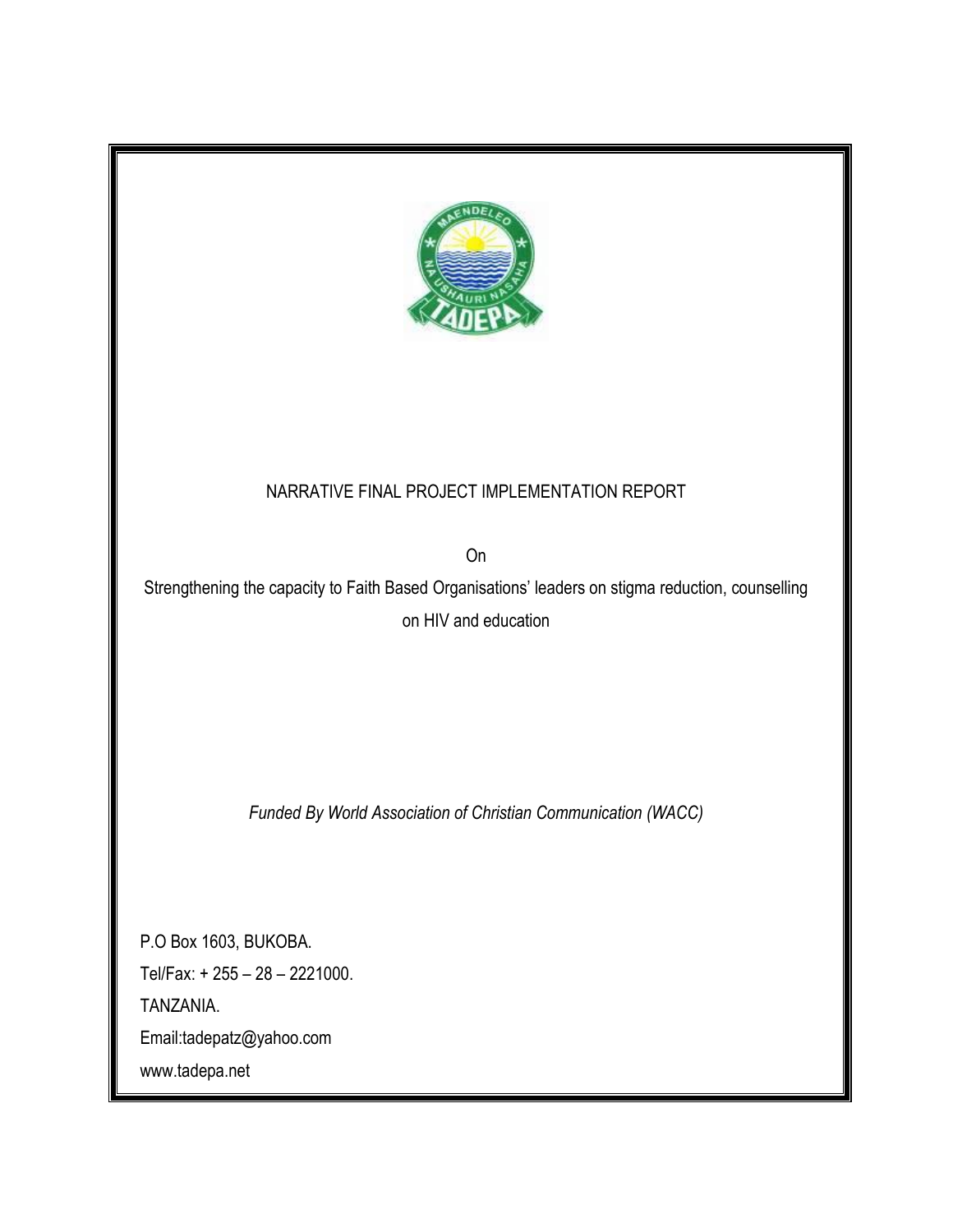# **TABLE OF CONTENTS**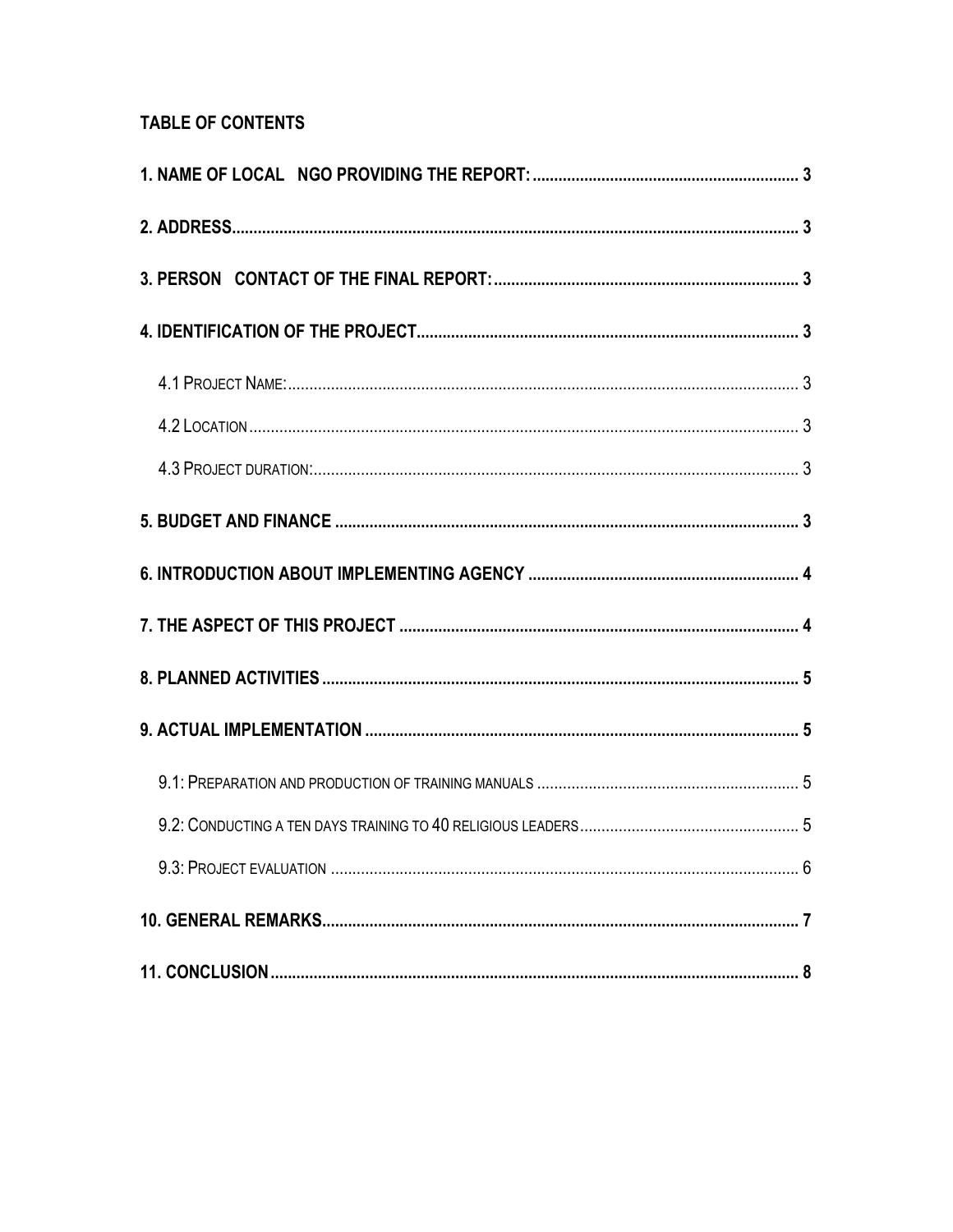# <span id="page-2-0"></span>**1. Name of Local NGO providing the report:**

Tanzania development and AIDS Prevention

#### <span id="page-2-1"></span>**2. Address**

P.O BOX 1603, Bukoba, Kagera Tanzania

#### <span id="page-2-2"></span>**3. Person contact of the final report:**

James Barongo Bashweka – Programmes' Manager

# <span id="page-2-3"></span>**4. Identification of the project**

<span id="page-2-4"></span>*4.1 Project Name:* Strengthening the capacity to Faith Based Organisations' leaders on stigma reduction and counselling on HIV

# <span id="page-2-5"></span>*4.2 Location*

The project is located in Tanzania, Kagera region. The trained religious leaders were from the five

districts of Bukoba Municipal, Bukoba Rural, Missenyi, Muleba and Ngara

<span id="page-2-6"></span>*4.3 Project duration:* Start up date: **1/2/2007** completing date: **14/11/ 2007**

#### <span id="page-2-7"></span>**5. Budget and Finance**

Total project cost: **Tshs. 8,317,000**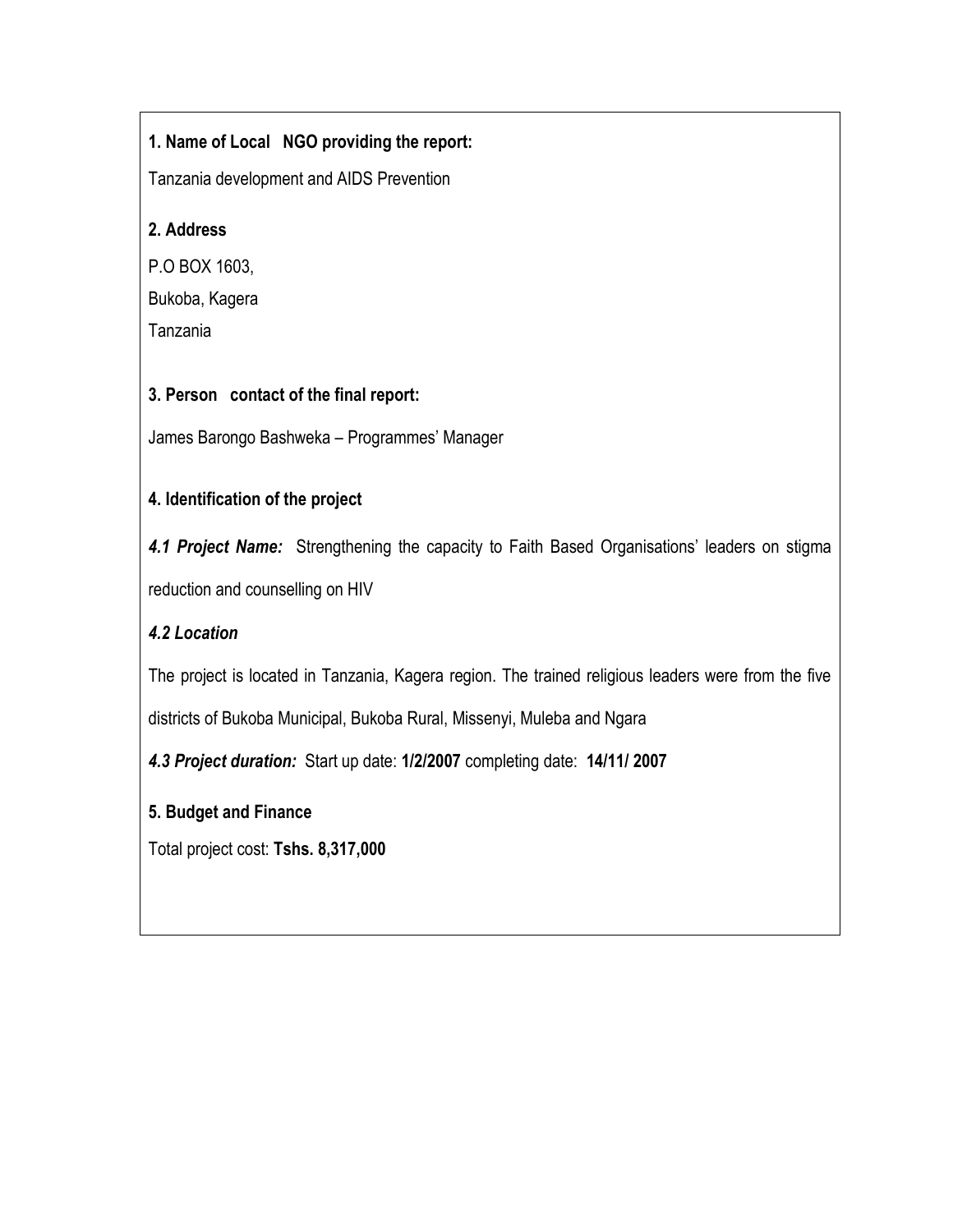#### <span id="page-3-0"></span>**6. Introduction about implementing Agency**

Tanzania development and AIDS Prevention (TADEPA) is a local non-governmental organisation (NGO) registered in 1997 according to the Trustees Incorporation Ordinance (1956), and is based in Bukoba, Kagera Region, Tanzania. The main purpose of TADEPA is to participate fully in the fight against HIV transmission, care for HIV/AIDS affected and afflicted people and to promote development in totality through poverty alleviation programme.

#### <span id="page-3-1"></span>**7. The aspect of this project**

TADEPA designed the project to strengthen the capacity of Faith Based organisations' leaders on stigma reduction and counselling on HIV. The project aimed at addressing the limited knowledge and poor communication skills of religious leaders on pre-and post counselling of HIV/AIDS and pre-marital consultations which leads to stigmatisation, denial and discrimination.

The project was designed following the problems that were identified in the course of services provision that included pre-marital HIV counseling and testing. It was learnt that confidentiality is not strictly respected and HIV positive people and discordant couples are not being given appropriate and sufficient counselling to aid decision making and positive living. People undergo premarital counselling as a condition for religious ceremonies.

In case one is HIV positive, they terminate the engagement with no tangible solution. This needed a special approach rather than telling somebody only not to undergo religious marriage due to stigma and other social repercussions of receiving positive results with no planned support.

Furthermore TADEPA conducted a focus group discussion with FBO leaders. Categorically religious leaders revealed the lack of HIV/AIDS counseling, health education skills and the need for training. Prevention messages are delivered in a forceful way and judgmental pointing of a finger to some groups reinforcing stigma. TADEPA thought non-judgmental approach can be fostered by increasing good communication skills and education, giving capacities to religious leaders concerning HIV/AIDS counselling, prevention and care that will enable them to provide effective and accurate education regarding counselling, pre-marital consultations, reduction of stigma and discrimination and misconception; hence, TADEPA's proposal to Strengthen the capacity to Faith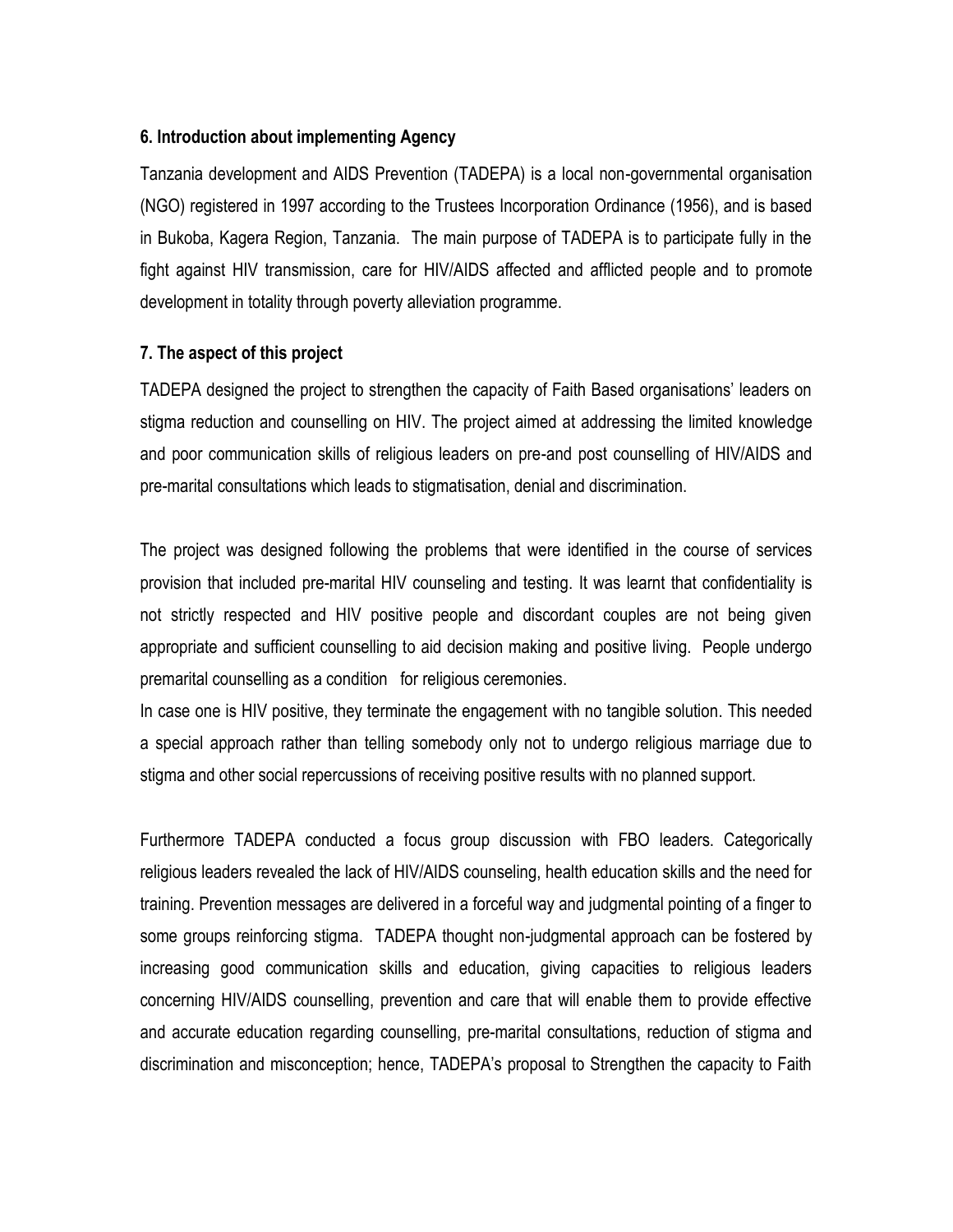Based Organisations' leaders on stigma reduction and counselling on HIV. This was empathetically supported by **World Association for Christian Communication (WACC)**

The main component of the project included conducting a training to 40 Religious leaders from five districts of Bukoba Municipal, Bukoba Rural, Missenyi, Muleba and Ngara and conducting a short term project evaluation with religious leaders.

# <span id="page-4-0"></span>**8. Planned activities**

- i) Preparation and production of training manuals
- ii) Conducting a ten days training to 40 religious leaders
- iii) Project evaluation workshop with stakeholders

# <span id="page-4-1"></span>**9. Actual implementation**

# <span id="page-4-2"></span>*9.1: Preparation and production of training manuals*

The project prepared manuals which were used during the training and at the end of the training all were given two copies of adaptable training manuals that will guide them to facilitate in the training within their congregations.

# <span id="page-4-3"></span>*9.2: Conducting a ten days training to 40 religious leaders*

Main purpose:

The *Purpose* of the training was to enable religious leaders to have knowledge on counselling of HIV afflicted people, educating the community on HIV/AIDS, particularly their congregational members, stigma reduction that increases HIV transmission and understanding their responsibilities in the fight against HIV/AIDS particularly in their congregations.

The specific Objectives of the training were to:

- i. To increase the knowledge for religious leaders, in counselling, family life education and HIV/AIDS prevention
- ii. Enable through training of 40 religious leaders to acquire effective skills on pastoral counselling, education on care and prevention of HIV/AIDS and pre-marital counseling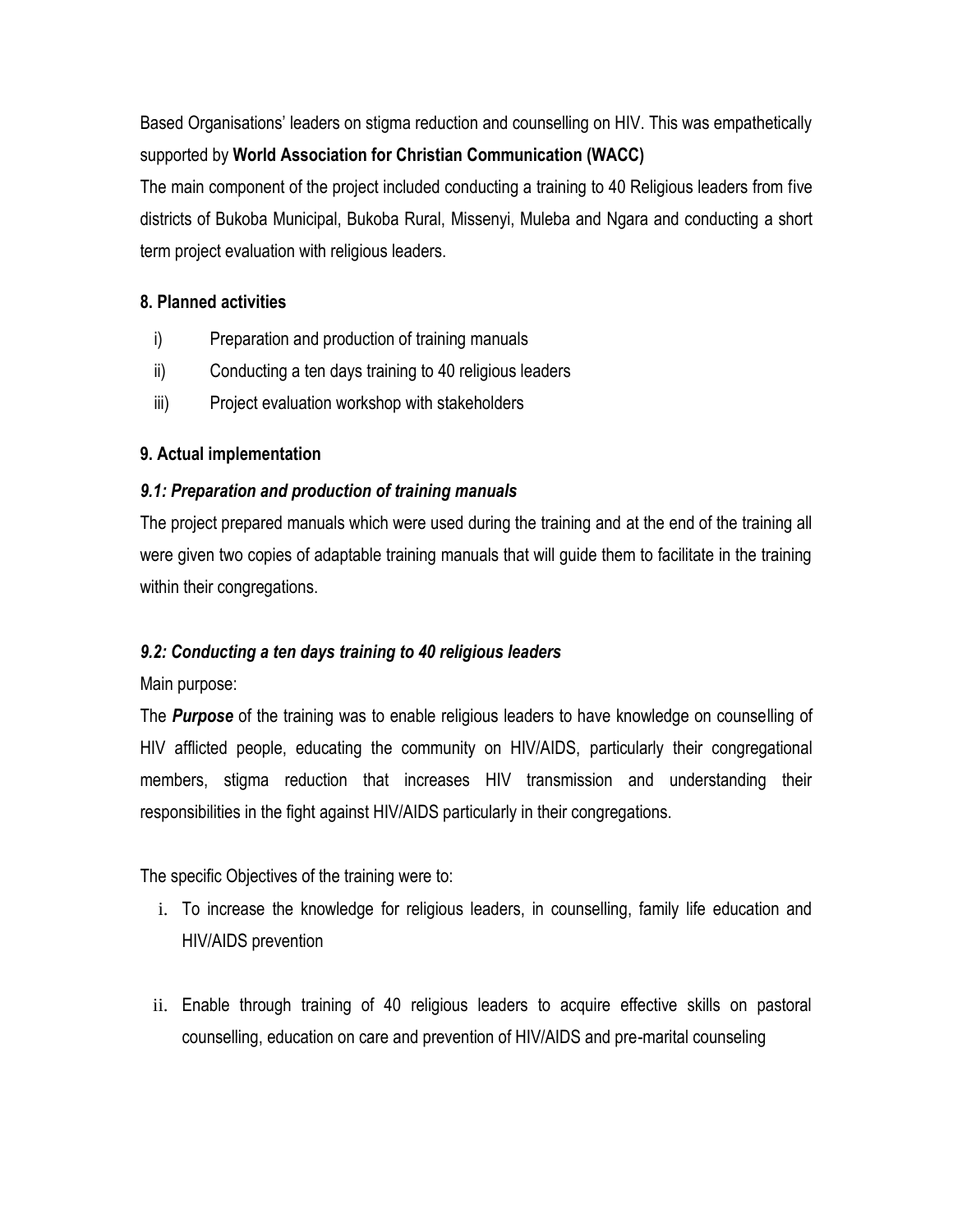The training was conducted to a total of **40** Religious leaders that is the **100%** of the expected. It was conducted in one phase.

Topics covered during the training included; Spiritual Counseling, HIV/AIDS updates, gender and HIV/AIDS, HIV related stigma, communication for positive behaviour change, counseling, premarital testing, orphans and widows rights.

The training methodologies used were those, which enable adult learners to acquire knowledge and skills through active participation and sharing of experiences. These included lectures, small and group discussions and presentation.

Evaluation was throughout the learning process; by observation in participation, questions and answers and sharing of experiences. *Detailed report of the training was submitted to WACC*

#### <span id="page-5-0"></span>*9.3: Project evaluation*

Following the training, TADEPA conducted an evaluation meeting with 20 religious leaders from different congregations. The evaluation meeting aimed at assessing the outcome of the training.

The meeting involved presentations from religious leaders on the following

- Stapes taken after the training
- Results/outcomes
- Challenges

I: Steps taken after the training

After the training religious leaders reported to have taken the following steps:

- i. Informing their congregation and community leaders on the training
- ii. Meeting with different groups like women, youths, orphans and widows
- iii. Sensitizing their congregation members on the importance of pre-marrital counseling and testing
- iv. Identifying HIV+ patients in the congregations and their needs and putting on plans of supporting them.
- v. General education on HIV/AIDS transmission and prevention

II: results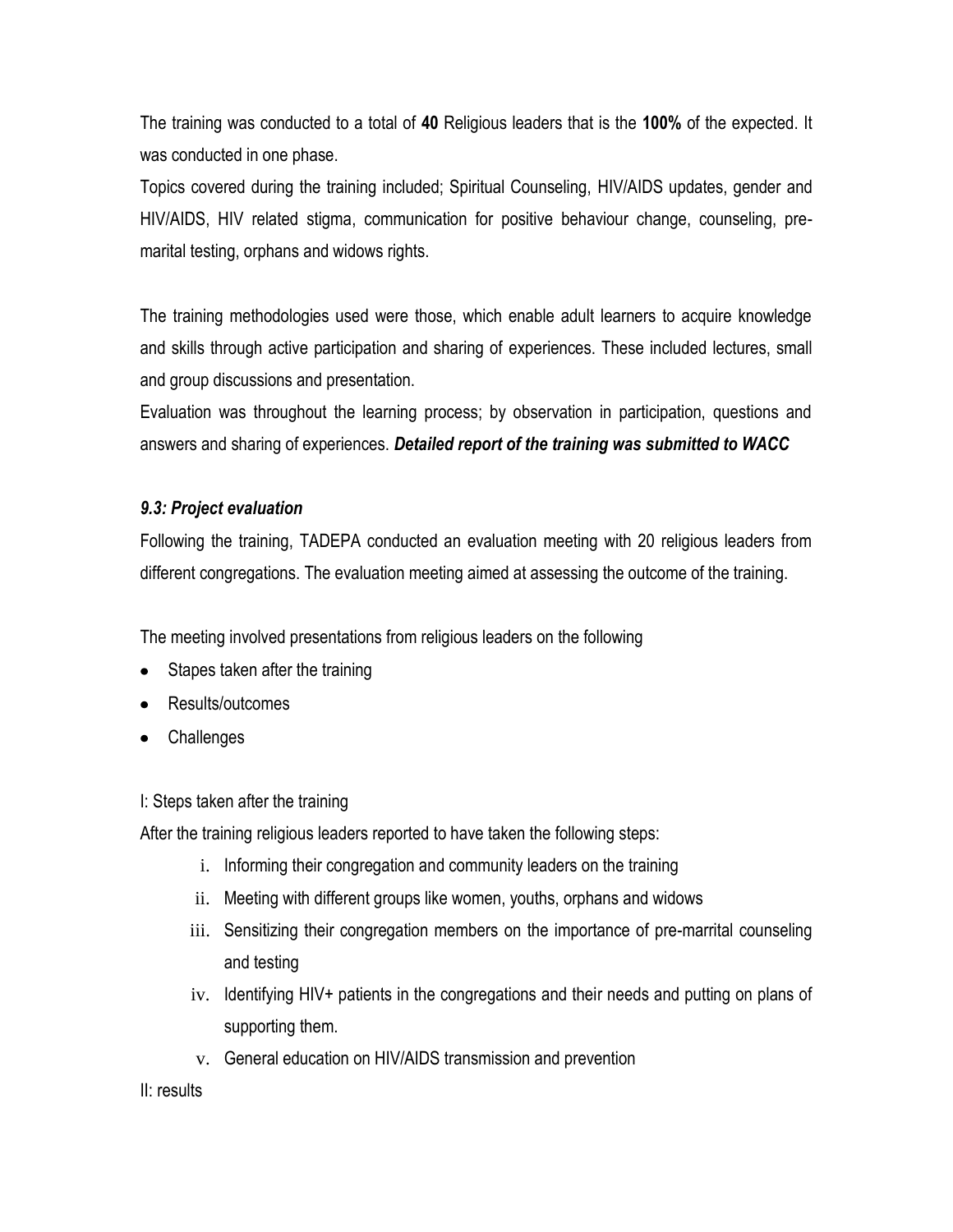They reported to have observed the following results

- i. Youths, couples and the general community have shown interest to voluntarily test their status.
- ii. The number of premarital testing has increased
- iii. Most of congregation members have decided to own the problem and start educating others.
- iv. Services at the congregations have improved
- v. Willingness of people living with HIV/AIDS to testimony their status

# **Case study**

*In the process of counseling, one religious leader met with two youths (a boy and a girl) who after testing were found to be HIV Positive. Both were secondary school students. After knowing their status a boy made a decision of stopping school and going back home, but the church retained him counselling was given on positive living and supported him physically and spiritually. Now the boy has regained and has decided to go back to school.* 

# III: Challenges:

During the implementation religious leaders faced the following challenges

- i. Most of the followers are relating HIV/AIDS with traditional believes such as witchcraft
- ii. Difficult situations in post test counseling to those who are positive some clients denying their results
- iii. Some Religious leaders are against the use of condoms
- iv. Some people do not believe on ARVs they insist on prayers as one of curative measure.
- v. Some people do not follow procedures of pre-marrital counseling and testing.
- vi. Judgmental behaviours where every HIV+ patient is judged to be a sinner
- vii. Distance to the counseling and treatment clinics. Most of them are in the urban area rural areas are underserved.

#### <span id="page-6-0"></span>**10. General remarks**

Generally the project was very helpful to the religious leaders. This was noted during the evaluation where most religious leaders acknowledged to have gained knowledge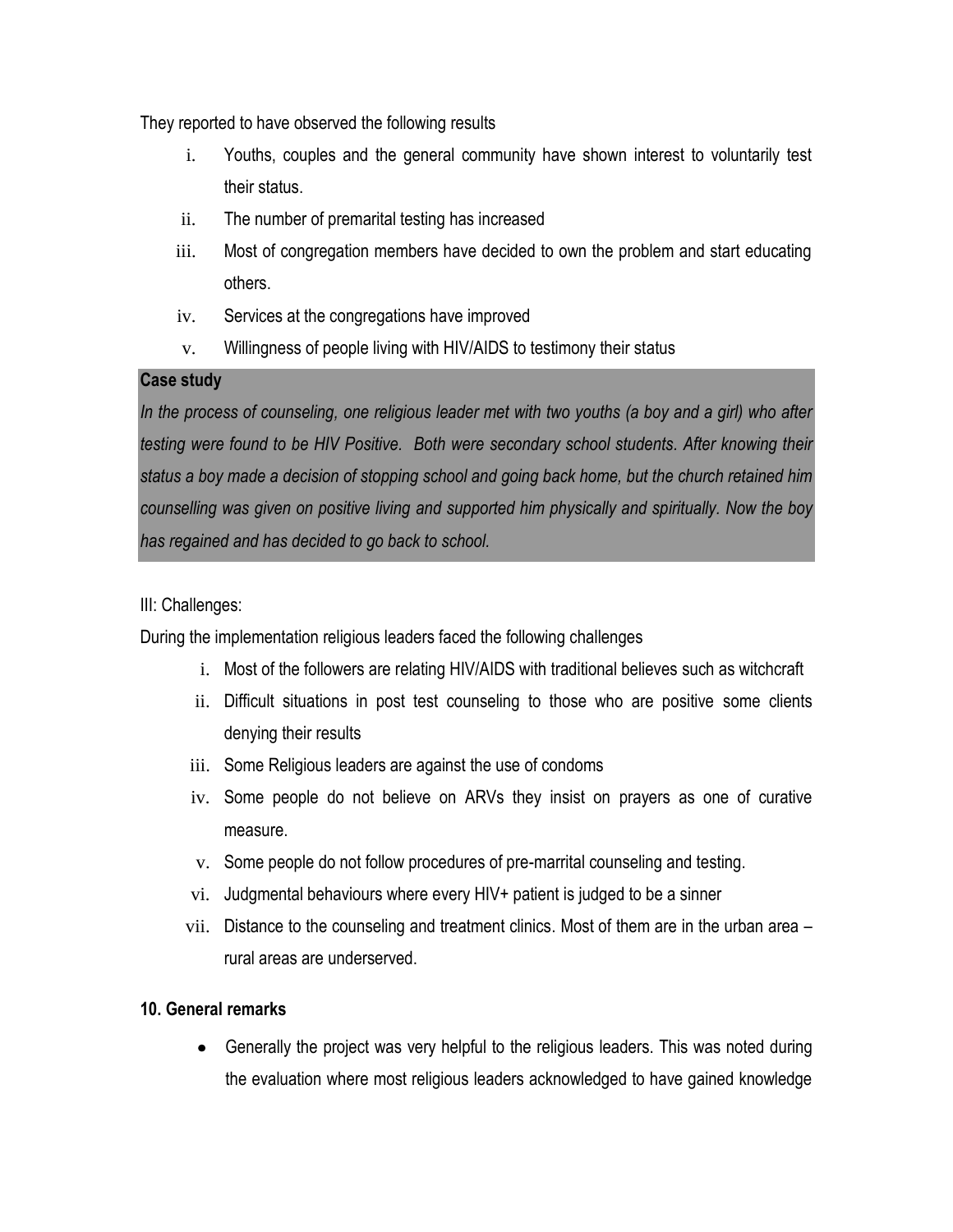and skills deal with HIV issues including spiritual care. That was not achieved in all the training which they attended before.

- It was learnt that most of measures that are introduced by things done by religious  $\bullet$ leaders are, done mistakenly due to lack of knowledge on current approaches regarding HIV/AIDS up dates. Things like forcing premarital testing without a comprehensive plan of solution, stigmatizing behaviours of HIV positive people and how to design HIV/AIDS programs. During the training it was observed that when give positive approach through participatory discussion they are willing to change and collaborate.
- At the end of the training, trainees were able to developed tangible resolutions that will be used to guide their day to day practice and developed work plans for follow up to gauge the outcome of the training at their congregation level.

#### **Thanks**

- WACC to the support of this project that enabled us to strengthen our working relationship with religious leaders
- Religious leaders for their willingness, cooperation and fully participation during the training
- All facilitators of this training for their stimulating facilitation

#### <span id="page-7-0"></span>**11. Conclusion**

Though the training was very helpful to religious leaders but the number of attended participants was very small in comparison with the area and need. There is great need for organizing another training to cover a bigger number of religious leaders in Kagera Region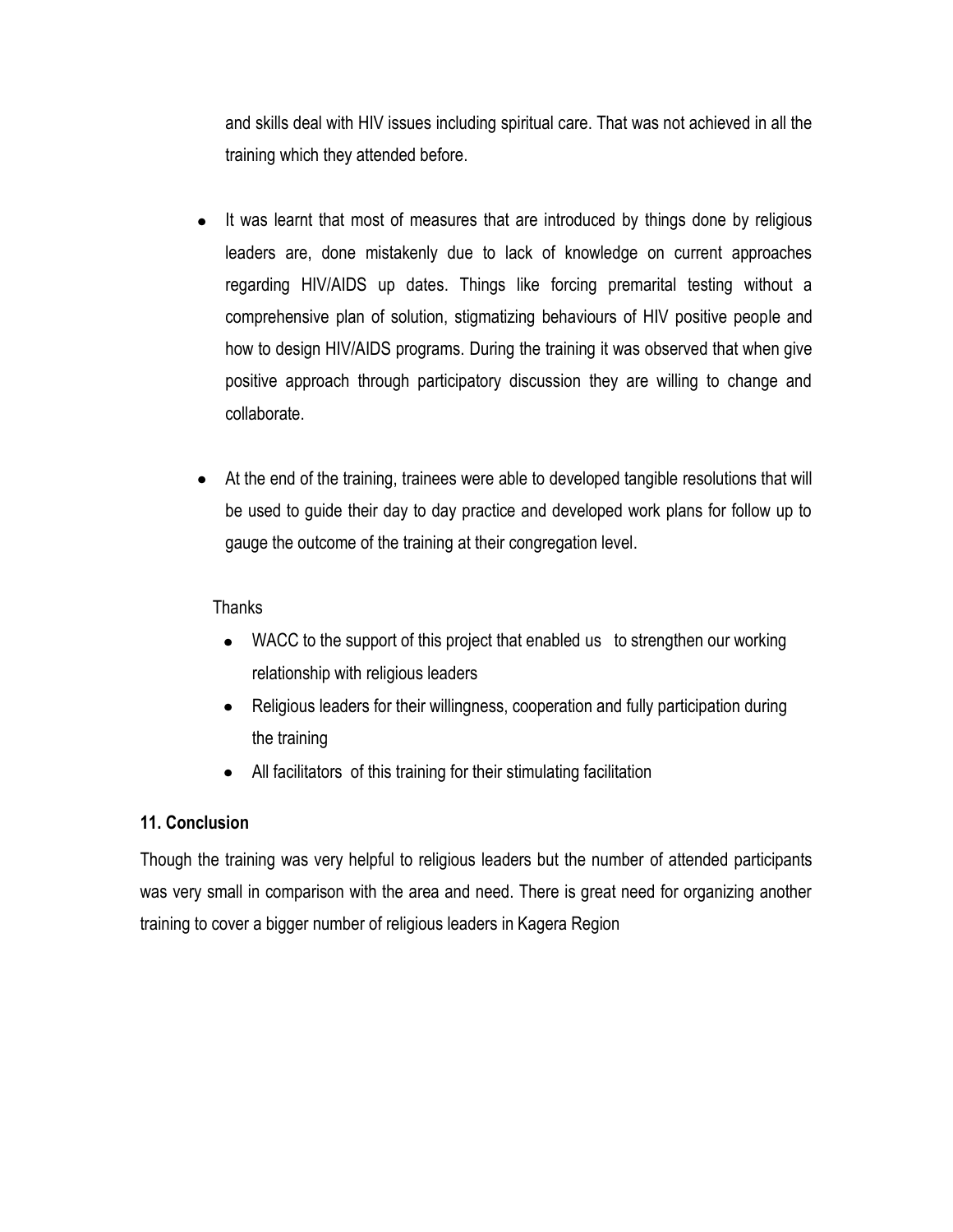FUND REQUEST

191 À

Project Reference number: xA44-10

Project Title: Strengthening the Capacity of Falth Based Organization Leaders in HIV Stigma Reduction and Counselling

Name of the Local NGO: Tanzania Development and AIDS Prevention (TADEPA)

Total Amount of Funds under the agreement: 5,000 £

Date of signature of Agreement: 16th January 2007

|                                  | Euro | Global Budget in   Amount Received   Expenditures in<br>in Euro | local currency | Expenditures<br>in Euro | Requested in<br>ocal currency<br>mount | Requested in<br>Amount<br>Euro |
|----------------------------------|------|-----------------------------------------------------------------|----------------|-------------------------|----------------------------------------|--------------------------------|
| Training of 40 Religious Leaders | ,000 | 4,500                                                           | 8,317,000      | 5,042                   | 893,425                                | 500                            |
|                                  |      |                                                                 |                |                         |                                        |                                |
| Total                            | 000  | 4,500                                                           | 8,317,000      | 5,042                   | 893,425                                | 500                            |

Prepared by: Angela Ngaiza

Administrator/Treasurer Position:

Signature

Checked by James Barongo Bashweka<br>Signalure:  $\overline{\bigoplus\{Z\}\bigoplus\{Z\}}$ 

Field Manager Position: